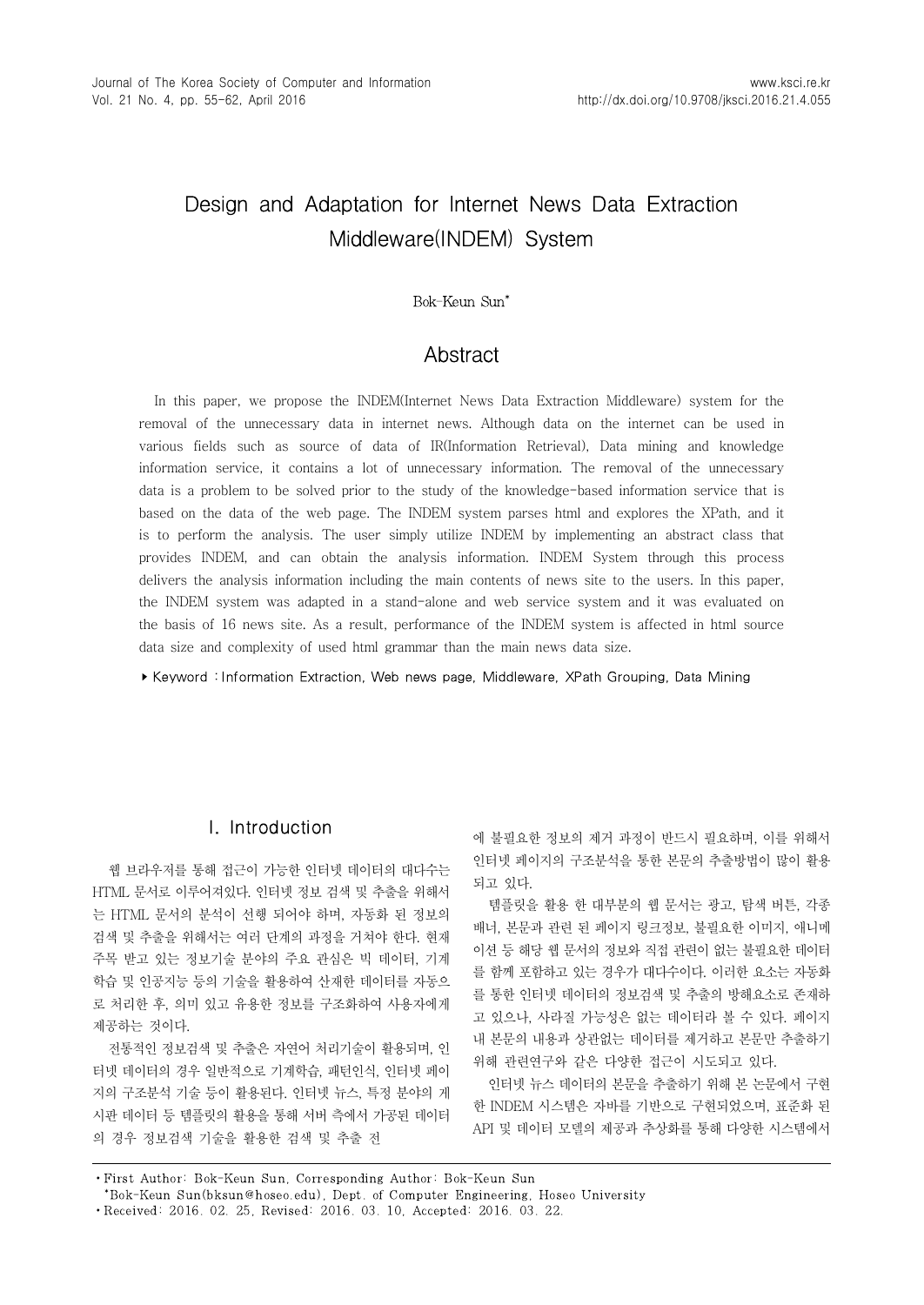적용이 용이하도록 설계되었다. 사용자는 추상화의 구현을 통해 필요한 뉴스 데이터의 본문을 추출 할 수 있으며, 데이터 모델을 통해 추출 된 본문 데이터 및 분석 정보를 획득할 수 있다.

2장에서는 웹페이지의 구조분석과 관련한 연구, 3장에서 INDEM의 구성요소별 구조 및 구현원리에 대해 논하며, 4장에서 설계 및 구현원리에 대해, 5장과 6장에서 적용 및 성능평가와 미 구현 부분의 향후 설계 방향에 대해 논하도록 한다.

# II. Preliminaries

### 1. Structure of a typical internet news page

그림 1은 뉴스 페이지의 한 예를 보여주며, 정보처리 시스템 의 관점에서 볼 때, 해당 페이지의 요소 중 뉴스 기사의 본문 이외에는 모두 불필요한 데이터라고 할 수 있다. 뉴스 서비스를 제공하는 사이트마다 사용되는 HTML, CSS 및 자바스크립트 등 웹 구성요소는 다르지만 사용자에게 제공되는 화면은 그림 1과 유사한 형태를 나타낸다.



한국에서 제공하는 10개 뉴스 사이트를 대상으로 뉴스 페이지 이지의 주 데이터를 추출 한다. 의 전체 텍스트 대비 본문 콘텐츠의 텍스트 길이를 조사한 결과 총 텍스트 데이터 중 10.6%~57.8%가 실제 뉴스 본문이며, 나머 지 텍스트는 모두 기사와 상관없는 링크, 댓글이나 광고에 활용되 는 텍스트임을 알 수 있다[1].

그림 1과 같은 뉴스 본문을 포함한 페이지는 템플릿을 활용하 출할 수 있도록 구성하였다. 여 작성되기 때문에 추출이 필요한 뉴스 도메인에서 사용하는 템 플릿의 구조를 파악할 경우 그 도메인의 뉴스 본문을 추출할 수 있게 된다. 그러나 뉴스 도메인마다 사용되는 템플릿의 구조는 모두 다르며, 이러한 구조를 파악하기 위해 [2][3]과 같은 연구가

이루어지고 있으나, 계산에 소모되는 비용이 크며, 템플릿 구조가 바뀔 때마다 새로운 비용이 발생하는 단점을 가지고 있다.

### 2. Related works

정보검색 서비스 및 응용분야, 지식 정보서비스를 위한 원천 데이터로써 웹 문서를 사용하기 위해서는 전처리 과정을 통해 웹 데이터 추출이 이루어져야 하며, 정확한 데이터의 추출을 위 해 다양한 관점에서 연구가 이루어지고 있다.

[4]는 HTML 트리를 만들고 그 중 블록 속성을 가진 태그의 구조를 재정의 한 후 이의 분석을 통해 중국어 웹페이지의 본 문 콘텐츠를 추출한다. 분석과정에서 사용되는 파라미터로는 텍스트의 길이, 구두점의 개수, 하이퍼링크의 수 등이 활용되 며, 임계값의 설정을 통해 해당 블록 안의 콘텐츠가 메인 데이 터인지 노이즈 데이터인지 확인하게 된다. FODEX[5]는 본문 및 관련된 쓰레드의 구조를 파악하여 웹 뉴스 포럼의 데이터 추출을 진행하였으며, Clearly[6], Readability[7]은 Chrome 및 안드로이드 확장 프로그램으로 <body> 태그 이하 모든 노 드를 검사하면서 본문의 후보가 될 노드의 점수를 산출하는 방 식으로 본문을 선정하게 된다.

템플릿 화 된 웹 페이지의 본문 추출 방법 중 DOM (Documents Object Model)을 활용한 연구가 활발하게 이루어 지고 있다. [2]는 템플릿을 활용하여 웹 포럼 콘텐츠를 추출하 는 연구를 진행하고 있다. 웹 페이지의 구조변화에도 대응이 가 능하면서 효율적으로 정보추출이 가능하도록 DOM 트리를 활 용하여 데이터를 추출하는 기법을 사용한다. [8]은 HTML 파 서를 활용해 DOM 트리를 구성하고 탐색하면서 필터링 알고리 즘을 활용하여 해당 페이지의 메인 콘텐츠를 추출한다. DOM을 활용한 10개의 연구를 측정연구 한 [9]의 결과를 요약하면, 시 스템의 복잡도, 내부 파라미터의 재조정 문제, 다량의 링크 등 HTML 페이지의 구성에 따라 달라지는 성능문제 등이 제기되 고 있다.

DANA[10]은 영어를 사용하지 않는 국가의 웹 콘텐츠는 영 어가 아니라는 점에 착안하여 인코딩 정보를 활용하여 영어로 되어있지 않은 사이트의 본문 콘텐츠를 추출하는 시스템으로 ASCII정보와 non-ASCII정보의 분류 후 연산을 통해 해당 페

[1]은 뉴스 본문과 상관없는 불필요한 데이터를 제거하고 순수하게 본문에 해당하는 데이터를 추출하기 위하여 입력으로 들어온 뉴스 페이지를 XPath를 활용한 트리 형태의 자료구조 로 구성 한 후, 분석을 통해 해당페이지의 본문을 자동으로 추

본 논문에서는 java 응용프로그램으로 개발 된 [1]의 XPath Extractor(XTractor)를 미들웨어 시스템에 포함하여 INDEM 을 설계하고 구현하였으며, 자바 어플리케이션 및 웹 서비스를 통해 INDEM 시스템의 적용 및 평가를 수행하였다.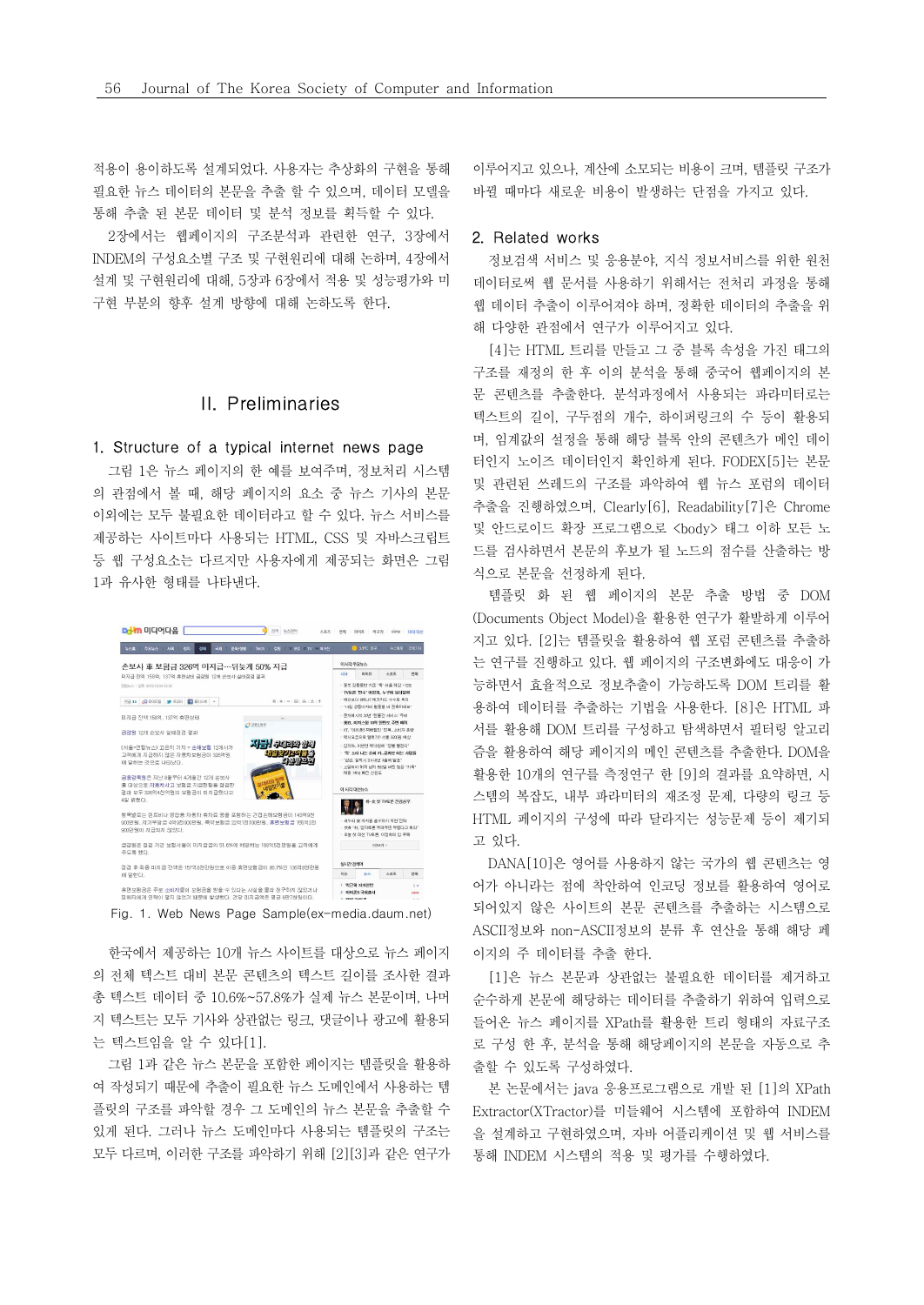# III. Extraction Logic and Algorithm

# 1. Extraction logic

### 1.1 XPath

XPath는 XML 문서의 요소데이터와 속성데이터의 탐색을 위해 사용되어지며, W3C의 XSLT 표준의 핵심 요소이다 [11-12]. XPath는 XML 문서의 노드 또는 노드집합의 선택을 위한 경로의 표현방법으로 사용될 수 있으며, 문자열이나 숫자 등과 관련된 함수를 제공한다. 또한 XSLT, XPointer, XQuery 등 XML 문서를 다루는 다른 표준에서도 활용된다.

XML 문서를 다두는 다른 표순에서도 활용된다.<br>XPath는 XML문서의 특정한 요소나 속성까지 도달하기 위해 <mark>imparest.iHMLParest</mark><br>h<mark>m.parsic.itimesal impar</mark> 한 경로를 html/div/div/ul/li...와 같은 트리형태의 계층 구조를 이용해서 표현하며, 본 논문에서는 뉴스데이터의 본문이 포함 된 HTML 파일의 파싱을 통해 <HTML> tag를 root로 하는 요 | THE HTMLParset 소(element)트리를 만들면서 트리의 각 요소마다 XPath를 포 함하도록 구성하였다.

### 1.2 XPath selection logic

XPath를 가지고 있는 전체 요소트리 중 텍스트 데이터 (pcdata-printable character data)를 포함한 요소 수를 N으로 보았을 때, 수식(1)의 XPath는 N개의 요소를 가진 중복집합 (multiset)으로 표현된다. 입력 데이터에서 연속되는 동일한 XPath(ID)의 중복도(multiplicity, C) 계산을 통해 요소집합으 로 구분하였다. 텍스트가 포함된 요소를 수식(1)과 같이 중복 < 시작으로 하위 Element를 생성하여 트리구조화를 수행하며, 집합으로 구분할 경우, n개의 요소블록 그룹을 검출할 수 있다.

$$
\begin{cases}\n\{XPATH = \{D_N, \{D_1, C_1\}, \{D_2, C_2\}, ..., \{D_n, C_n\}\} \\
\{D: XPATH \to N \ge 1 = \{1, 2, 3, ..., N\} \\
N = \sum_{i=1}^n C_i\n\end{cases}
$$
\n(1)

검출 된 요소블록(ID1-IDn)은 모두 뉴스 본문을 포함하는 XPath의 가능성을 가지고 있다고 볼 수 있으며, 이중 하나를 선정하여 뉴스 본문을 가진 요소블록으로 판정하게 된다. 판정 을 위해 수식(2)와 같이 각 ID가 가지고 있는 문자의 길이를 모 두 합산하여 가장 길이가 긴 데이터를 가지고 있는 ID를 뉴스 본문을 가진 XPath로 선정하게 된다.

$$
\begin{cases}\nLength of \nD_n = \sum_{i=1}^{C_n} textLength of \nD_n \\
Candidate \nD = \nmax(D_1, D_2, \ldots, D_n)\n\end{cases} \n(2)
$$

### 2. Main contents extraction algorithm

뉴스 본문 검출은 네트워크상의 HTML 문서를 입력으로 하 며, 중간에 요소트리, XPath 그룹화, 본문 XPath의 3가지 중간 데이터를 산출한다.

### 2.1 Element and element tree

입력으로 들어온 HTML 문서는 파서를 통해 요소 트리로 구 성된다. 파서는 HTML문서의 태그별 토큰화(tokenization)를 통한 요소 생성과 트리구조화를 반복하면서 요소트리를 생성하 게 된다. 그림 2는 XTractor 내부의 파싱관련 클래스 및 요소 트리에 해당하는 Element 클래스 다이어그램의 요약을 나타낸 다.



Fig. 2. A Summary of the Class Associated with the HTML Parsing

HTMLParser 클래스는 입력된 HTML파일의 태그를 토큰화 하여 ParserCallback 인터페이스에 전달한다. ParserCallback 인터페이스는 HTML 태그를 root로 하는 Element의 생성을 파싱이 끝나게 되면 요소트리가 생성된다. 그림 3은 요소트리 중 pcdata를 가진 요소트리의 개념도를 나타낸다.

요소트리 생성은 문서의 모든 태그에 대해 이루어지며, 파싱 이 끝나게 되면 요소트리 탐색을 통해 그룹화와 본문후보의 XPath를 선택하게 된다.

| <b>HTML</b> |                |         |         |          |                |                |          |
|-------------|----------------|---------|---------|----------|----------------|----------------|----------|
| <b>BODY</b> |                |         |         |          |                |                |          |
| DIV         |                | DIV     |         |          | DIV            |                |          |
| PCData1     | H <sub>3</sub> | DIV     | DIV     | $\cdots$ | H <sub>3</sub> | H <sub>3</sub> | $\cdots$ |
|             | PCData2        | PCData3 | PCData4 | $\cdots$ | PCData5        | PCData6        | $\cdots$ |

Fig. 3. Schematic View of the Element Tree with the pcdata

#### 2.2 Element tree traverse and grouping algorithm

요소트리의 각 요소는 고유의 XPath를 가지고 있으며, pcdata를 가지고 있는 요소트리만 선별하여 연속적으로 발견되 는 동일 XPath를 가진 요소별로 그룹화가 가능하다.

그림 3에 나타난 pcdata의 XPath는 다음과 같다.

- ∎ PCData1 : HTML/BODY/DIV/
- PCData2: HTML/BODY/DIV/H3
- PCData3: HTML/BODY/DIV/DIV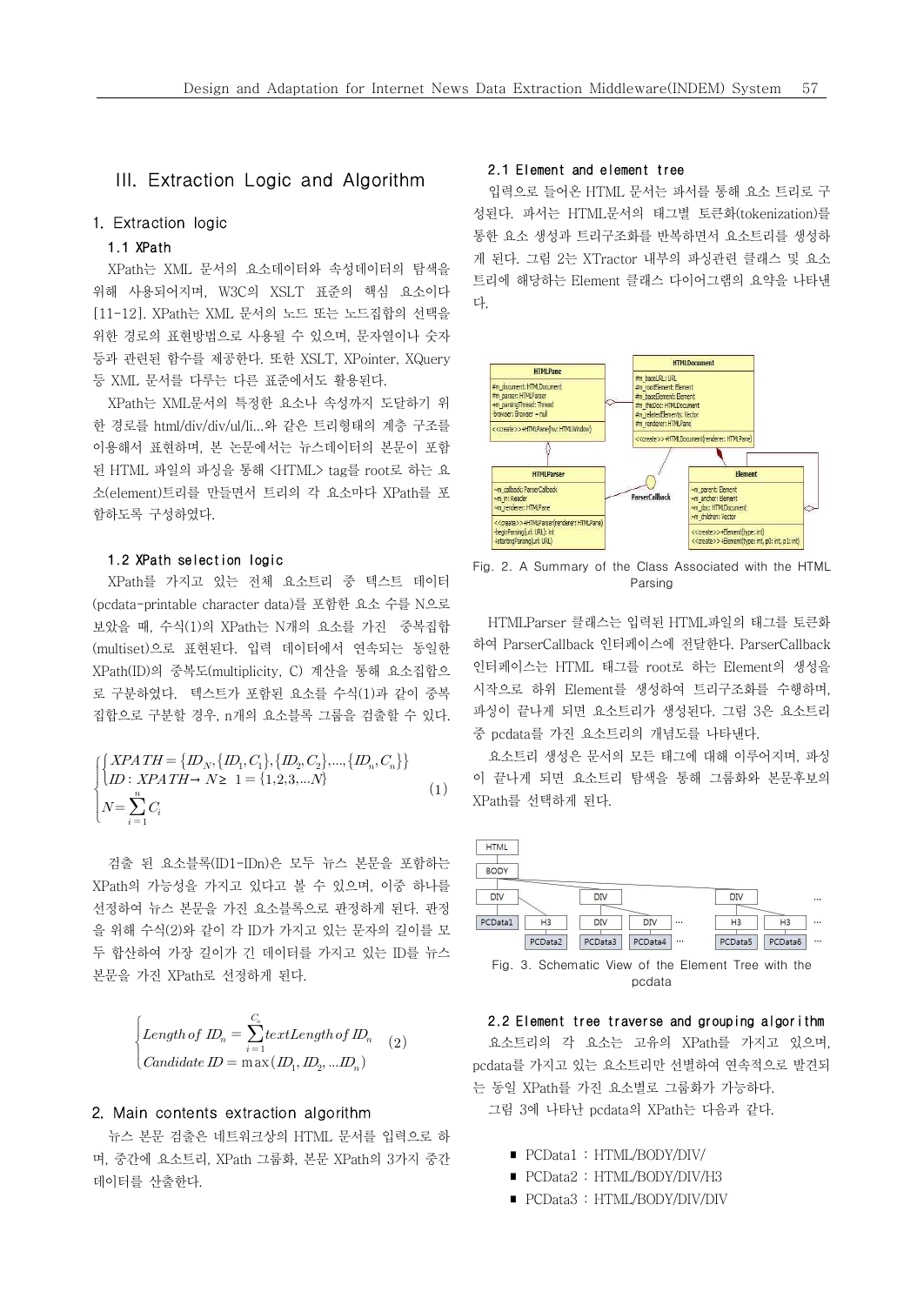- PCData4: HTML/BODY/DIV/DIV
- PCData5: HTML/BODY/DIV/H3
- PCData6 : HTML/BODY/DIV/H3

생성된 요소트리 탐색은 root 요소부터 시작하여 pcdata를 포함하는 최하위 노드 요소까지 깊이우선 탐색(depth-first search)하면서 XPath의 그룹화를 진행한다. 그림 4는 그룹화 알고리즘의 슈도코드를 나타내며, 그룹화 후에는 그림 3의 요 소트리가 그림 5와 같이 그룹화 된다.

```
Void AnalizeFunc(Node node)
 IF PCDATA Node
  IF Node==new Node
    Save Previous Node group length
  ELSE continue to add length
 END IF
 ELSE
  WHILE(child node is Not NULL)
    Get child node
    AnalizeFunc recursive call
  END WHILE
 END ELSE
```
Fig. 4. Pseudo code of Grouping Algorithm



Fig. 5. Schematic View of the pcdata node grouping

요소트리 탐색 후 요소트리의 그룹화를 통해 HTML 페이지 의 모든 pcdata는 XPath 그룹에 매핑되고, 생성된 그룹 중 | pcdata의 길이가 가장 긴 XPath를 선정하여 해당 pcdata를 뉴 스 본문으로 선정하게 된다.

# IV. Design of INDEM System

INDEM 시스템은 인터넷 데이터의 접속, 데이터 다운로드, 불필요한 데이터의 제거, 본문 데이터의 추출과 관련 한 모든 구현을 추상화하여 제공한다. 그림 6은 INDEM 미들웨어의 구 조를 나타낸다.

미들웨어 사용자는 Notification Interface에 추상화 되어있 는 INDEM Wrapper를 상속함으로써 웹 뉴스데이터를 추출할 수 있다. Wrapper는 init(), dispose(), AnalyzeNews(), getWrapperName()의 4개 메서드를 추상화 하였으며, 웹 데이 터의 파싱 상태 및 분석 상태 정보를 전달하기 위해 Notification Interface에 정의 된 메서드를 구현하였다.

| Notification Interface |
|------------------------|
| Analyze Manager        |
| XPath Extractor        |
| Network Manager        |

Java Platform(JDK1.8.0)

Fig. 6. INDEM System Container Architecture

### 1. Control flow

INDEM을 사용하는 어플리케이션은 그림7과 같이 두 단계 를 거쳐 데이터의 본문을 추출하게 된다. 먼저 Wrapper를 상 속 받으면 Analyze manager의 인터페이스가 Wrapper에 등록 된다. 이후 구동을 위해 init() 추상 메서드를 호출하면 Wrapper의 precall() 함수가 구동되며, 해당 함수의 동작을 통 해 파싱 쓰레드가 동작하면서 데이터 추출이 이루어진다.<br>Newtork Manager는 인터넷 연결을 통해 XPath Extractor에 게 HTML 문서를 전달하며, 파싱쓰레드에서 요소트리를 만들 고, XPath 데이터를 구축한다. 파싱 쓰레드가 끝나면, init()에서 초기화 된 Analyzer

Manager의 분석 쓰레드가 이어서 동작하며 3장에서 논한 알고 리즘에 따라 본문이 포함 된 XPath를 결정한다. 결정과 함께 분석이 종료되고, 분석 데이터를 포함하는 NewsDataSet을 사 용자에게 전달한다.



Fig. 7. Control flow for a adaptation processing

### 2. Processed data model

INDEM 시스템의 데이터 생성 내용은 그림 8과 같다. 네트 워크로부터 들어온 HTML 데이터는 Network Manager에서 버퍼에 저장되고, XPath Extractor에서 XPath 리스트를 포함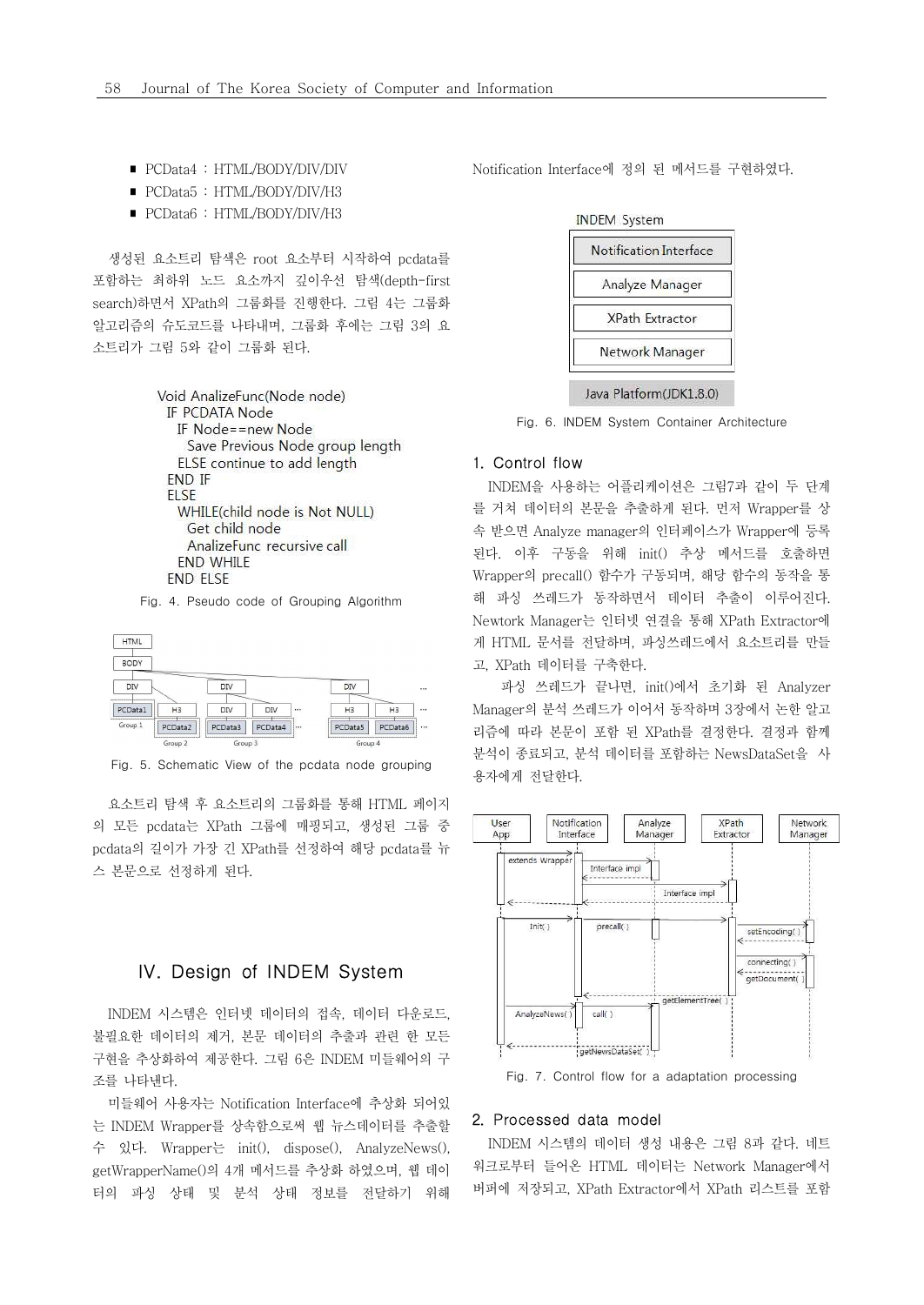한 요소트리로 만들어진다. Analyze Manager는 수식 1, 2와 그림 4에서 제시한 알고리즘에 따라 요소트리를 분석하여 본문 XPath를 추출하게 된다. 본문의 후보가 선정되면, NewsDataSet을 만들어 사용자에게 전달한다.

사용자가 상속받은 Wrapper의 NewsDataSet에는 분석과정 에서 도출되는 모든 중간데이터가 함께 포함되어 사용자의 목 적에 맞게 활용 및 재사용 할 수 있도록 제공된다.



Fig. 8. processed data model of INDEM

# V. Adaptation and Evaluation

INDEM 시스템의 적용은 JDK SE1.8.0 가상머신 위에서의 단일 시스템과 아파치 톰켓 서버를 통한 웹 서비스 시스템에서 이루어졌으며, 시스템의 평가를 위해 HTML 데이터의 전체 크 기, XPath의 개수, pcdata의 크기에 따른 본문 추출 시간을 측 정하였다. 다음 절부터 각각의 적용과 분석내용을 기술한다.

# 1. Adaptation of INDEM system

그림 9는 단일 시스템 평가를 위해 Notification Interface의 Wrapper클래스를 상속한 testStandAlone 클래스의 소스코드 | <sup>8458 #24</sup> #2458 #24 #25 #248 #24 이다.

#### package testINDE;

|               | import wrapper.INDEGeneralWrapper;                                                           |
|---------------|----------------------------------------------------------------------------------------------|
|               | public class testStandAlone extends INDEGeneralWrapper{                                      |
|               | private static int threadcounter = $0$ ;                                                     |
|               | public testStandAlone(){                                                                     |
|               | $super()$ ;                                                                                  |
| }             |                                                                                              |
|               | public FutureTask <newsdataset> AnalyzeNews(){</newsdataset>                                 |
|               | FutureTask <newsdataset> ds = new FutureTask<newsdataset>(this);</newsdataset></newsdataset> |
|               | $new Thread(ds).run()$ ;                                                                     |
|               | return ds;                                                                                   |
| $\mathcal{F}$ |                                                                                              |
|               | public String getWrapperName(){                                                              |
|               | return "test Wrapper";                                                                       |
| }             |                                                                                              |
|               | public void dispose(){                                                                       |
|               | threadcounter--;                                                                             |
|               | $System.qc()$ ;                                                                              |
| $\mathcal{F}$ |                                                                                              |
|               | public void init(String url, String charset){                                                |
|               | threadcounter++;                                                                             |
|               | setName("test Wrapper"+threadcounter);                                                       |
|               | $url str = url;$                                                                             |
|               | $this$ . charset = charset;                                                                  |
|               | $preCall()$ ;                                                                                |
| $\mathbf{L}$  |                                                                                              |
| ł             |                                                                                              |

Fig. 9. Example source code for adaptation of stand alone system

해당 클래스는 Wrapper 클래스의 4개 추상 메서드를 구현 하였으며, 적용 예를 보이기 위해 GUI를 적용한 실행 화면은 그림 10과 같다. 그림 10은 그림 11의 뉴스 데이터 본문을 추 출한 화면이며, NewsDataSet의 데이터를 GUI 형태로 나타낼 수 있도록 적용하였다.

| Address: http://media.daum.net/foreign/others/newsview?newsid=20160222120/                                                                                                                                                                                                                                                                                                                                                                                                                                                                                                                                                                                                                                                                                            |  |                                                        | Analyze      |
|-----------------------------------------------------------------------------------------------------------------------------------------------------------------------------------------------------------------------------------------------------------------------------------------------------------------------------------------------------------------------------------------------------------------------------------------------------------------------------------------------------------------------------------------------------------------------------------------------------------------------------------------------------------------------------------------------------------------------------------------------------------------------|--|--------------------------------------------------------|--------------|
| [할래리 대세론' 회복', 청년층 지지 · 신뢰회복은' 숙제' I 다음뉴스                                                                                                                                                                                                                                                                                                                                                                                                                                                                                                                                                                                                                                                                                                                             |  |                                                        |              |
| 마웃사미터 돌풍을 마끈 버니 샌더스 상원의원(버몬트)은 기대치보다 뛰어난 성적을 내고 있기는 하J<br>21일(현지시간) 현지 연론들은 샌더스 바람에 휘청미던 클린턴 전 장관이 전날 네바다주 경선 승리로<br>클린턴 전 장관은 미번 경선에서 전통적 민주당원들은 물론 샌더스 의원에게만 쏠릴 것으로 예상된 7<br>정치전문매체 더 할은 샌더스 자자자들이 오랜시간 선두 자리를 자킨 클린턴으로부터 최종 후보 자리<br>클린턴 전 장관의 미번 승리가 값진 미유는 네바다주의 상징성 때문이다. 가존 경선주들과 달리 네바<br>ICNN방송의 입구조사 결과를 보면 네바다주 혹인 유권자들은 이번 경선에서 76%가 넘는 표를 클린티<br>히스패닉 표도 클린턴 전 장관의 승리에 한 몫했다. 당초 CNN 조사에서는 히스패닉 53%가 센터스를<br>클린턴은 히스패닉 인구가 집중된 콜라크 카운티에서 압승을 거뒀다고 뉴욕타임스(NYT)는 전했다. 킹<br>마직 클린턴 전 장관이 넘어야 할 산도 많다. 이번 경선에서 국명하게 드러났듯<br>신뢰 문제도 극복할 부분이다. 각종 여론조사 결과를 보면 유권자들은 클린턴 전 장관이 가장 유력한<br>하지만 여론조사 결과를 종합하면 불린턴 전 장관은 앞으로 예정된 경선에서 승기를 잡고 있다. '슈퍼<br>1.2차 경선에서 클린턴을 위협한 샌더스 의원은 고민이 점점 깊어지고 있다. 기대 이상의 독표율이<br>ez@newsis.com<br><저작권자ⓒ 공감연론 뉴시스통신사. 무단전재-재배포 금지.> |  | 【서울=뉴시스】이지예 기자 = 미국 민주당 대선 경선판은 힐러리 클린턴 전 국무장관이 네바다주 : | 클리터 전 장관은 청년 |
|                                                                                                                                                                                                                                                                                                                                                                                                                                                                                                                                                                                                                                                                                                                                                                       |  |                                                        |              |

Fig. 10. Result screen of stand alone system



Fig. 11. Source screen of input news site (example of media.daum.net news page)

두 번째 적용은 미들웨어 시스템을 WAR 포맷으로 변환하여 아파치 톰켓 서버와 연동 후, 네트워크를 통하여 그림 11과 동 일한 페이지에 접속한 후 본문을 추출하였다. 그림 12와 같이 간단한 JSP 파일을 작성하여 적용 하였으며, 결과는 그림 14와 같다. JSP 파일에서 호출되는 ExtractorTest 서블릿 또한 그림 9의 클래스와 같이 Wrapper를 상속하여 작성되었다.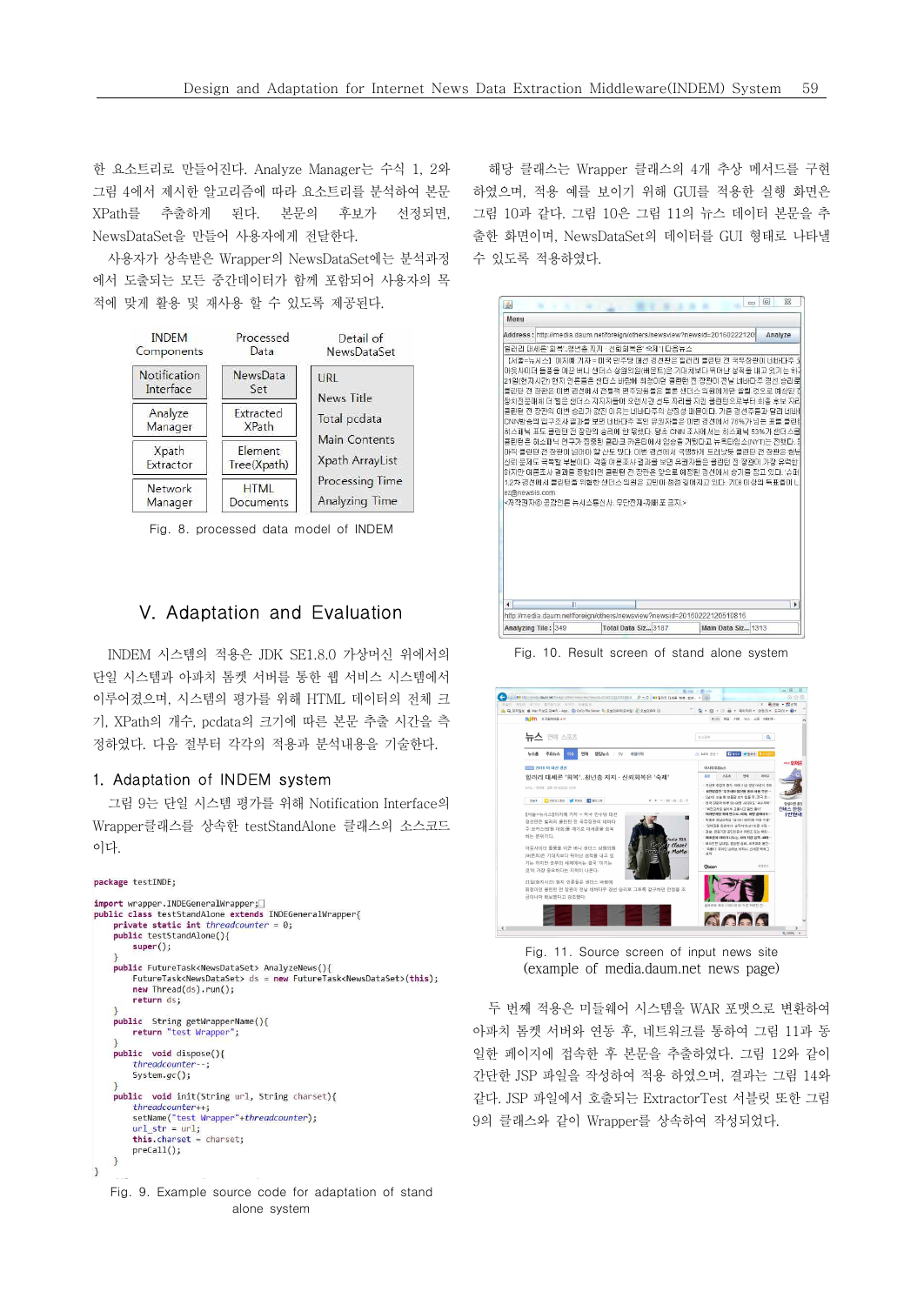```
<body>
    <form method="post" action="ExtractorTest">
    url 안력
    <input type="text" name="inURL"><p>
    <input type="submit" value = "extract">
    </form>
</body>
```
Fig. 12. Example source code for adaptation of web service



Fig. 13. Result screen of web service

### 2. Evaluation of INDEM system

INDEM 시스템의 평가 방법은 본문 추출에 대한 정확도 평 가와 본문을 추출하는데 소요되는 시간으로 나뉠 수 있다. 본 논문에서 구현한 시스템은 XPath를 활용한 문서추출 시스템인 XTractor[1]를 기반으로 구축되었으며, 해당 논문에 본문(N) 에 대한 인식률(R)과 정확률(P)를 측정한 결과가 제시되어있다.

 인식률 × 정확률 × 

인식률과 정확률은 수식 3과 같다. 인식률로 평가 시스템이 페이지의 본문에 해당하는 부분을 정확히 검출했는지 평가한 다. 본문을 찾지 못하거나, 본문과 전혀 다른 내용을 본문으로 제시할 경우(r) 시스템이 인식하지 못한 것으로 평가하였다.  $^{450}$ <br>정확률은 평가 시스템이 제시 한 본문이 실제 본문(M) 외에 불  $^{450}$ 필요한 데이터(G)를 얼마나 포함하고 있는지 평가한다. 정확률 이 높을수록 본문 외의 불필요한 데이터가 적다는 것을 나타낸 다. XTractor의 평균 인식률은 97.9%이며, 정확률은 93.9%로 측정되었다.

본문 추출에 소요되는 시간은 크게 네트워크를 통해 HTML 데이터를 다운받는 시간, XPath를 검출하고 본문 후보 XPath 를 검사하는 시간, NewsDataSet 데이터를 생성하여 사용자에 게 전달하는 시간으로 나뉜다. HTML 데이터를 다운받는 시간 은 네트워크 상황에 따라 상이하므로 평가에서 제외하였다.<br>-<br>시스템의 테스트 과정에서 XPath검출에 대부분의 시가이 소

요되며, 본문후보 추출과 NewsDataSet 생성에 소요되는 시간 은 밀리초 이하의 시간이 소요되는 것으로 측정된 바, 데이터 처리시간으로 통합하여 계산하였다.<br>- 측정에 사용된 시스템은 윈도우즈7 64bit 운영체제, 인텔 i5

3GHz CPU, 8GB RAM 성능의 PC이며, 국내외 16개 뉴스 사 이트 50개의 문서를 대상으로 시스템의 데이터 처리시간에 대 한 평가를 진행하였다.

- 문서 당 HTML 데이터의 전체 크기, 전체 pcdata의 크기,<br>본문으로 선정된 pcdata의 크기에 따른 본문 추출 시간을 각각 측정하였으며, 측정 결과는 각각 그림 14, 그림 15, 그림 16과 같다.



Fig. 14. HTML size and processing time ratio



Fig. 15. Total pcdata size and processing time ratio



Fig. 16. Main contents size and processing time ratio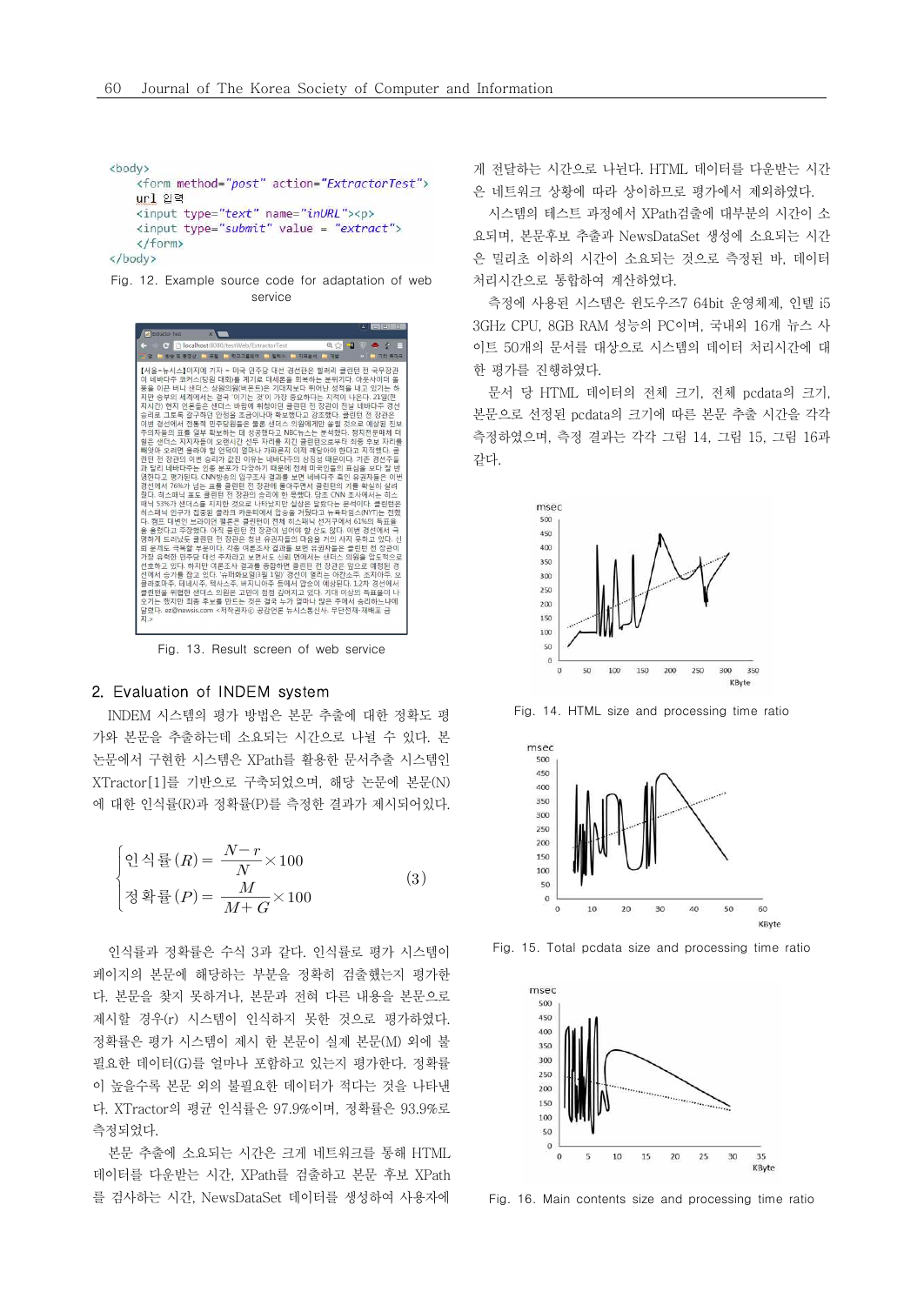그림 14와 그림 15는 HTML 데이터 크기와 HTML내 pcdata 크기에 따른 본문 추출 시간을 분석한 그래프이다. 사 용된 입력 데이터의 크기와 데이터 추출에 소요되는 시간관계 는 완전 비례관계는 아니지만 추세선을 볼 때, 완만한 경사의 정비례 분포를 보인다. 그러나 추출 된 본문 뉴스 데이터의 크 기에 따른 본문 추출 시간을 분석한 그림 3을 볼 때, 본문 데이 터의 크기와 본문 추출 시간은 크게 상관관계가 없는 것으로 나타난다. 결론적으로 뉴스 페이지가 가지고 있는 데이터 중 본문 뉴

스 데이터의 크기보다 HTML 데이터의 크기 및 사용된 HTML 의 복잡도에 따라 본문 추출 성능이 달라질 수 있음을 확인할 수 있었다. 또한, 동일 템플릿을 사용하는 뉴스 제공 사이트의 서로 다른 뉴스 페이지 역시 본문의 크기와 상관없이 비슷한 본문 추출 성능을 나타냄을 확인하였다.

# VI. Conclusions

본 연구를 통해 인터넷 뉴스 데이터의 본문을 추출하고자하 는 사용자의 시스템에 적용할 수 있는 미들웨어 시스템을 구현 하고 평가하였다. 사용자가 INDEM 시스템의 Notification Interface에서 제공하는 Wrapper를 상속하고, 추상 클래스를 구현함으로써 원하는 결과를 얻을 수 있도록 구성하였으며, 시 스템의 핵심이 되는 XPath 처리모듈은 [1]을 활용한 XPath Extractor를 사용했다. 단일 시스템과 네트워크 시스템 상에서 미들웨어를 적용한 예시를 구현하였으며, 평가결과 HTML 데 이터의 크기 및 사용된 HTML의 복잡도에 따라 본문 추출 성 능이 달라질 수 있음을 확인할 수 있었다.

완전한 미들웨어로서의 동작을 위해서는 INDEM이 별도로 구동되고, 본문 추출을 원하는 사용자에게는 XML과 같은 표준 화 된 데이터 교환 정책과 클래스 동적 할당이 제공되어야 한 다. 또한 빅 데이터 처리 등에 활용하기 위해서는 형태소 분석 모듈의 추가 및 DB화, 랭킹 등의 문서요약 알고리즘 적용이 필 요하며, 향후 과제로써 해당 내용을 본 시스템 접목해보고자 한 다.

# **REFERENCES**

- [1] B. K. Sun, "A Study of Main Contents Extraction from Web News Pages based on XPath Analysis", Journal of The Korea Society of Computer and Information, Vol. 20, No. 7, pp. 1-7, July 2015.
- [2] J. Si, W. Wang, "A Template-based forum posts extraction method", International Conference on ICECE, pp.38-41, 2011.
- [3] R. Gunasundari, S. Karthikeyan, "A Study of content extraction from web pages based on links", International Journal of Data Mining & Knowledge management Process(IJDKP) vol.2, No.3, May 2012.
- [4] B. Zhou, C. Wang, Q. Su, "Chinese web page content extraction based on page content analysis", Journal of Computational Information Systems vol.5, No.6, pp.1861-1871, Dec 2009.
- [5] S.Pretzsch, K.Muthmann, A.Schill, "FODEX-Towards generic data extraction from web forums", 26th International conference on advanced information and applications workshops, pp.821-826, 2012.
- [6] Clearly, https://chrome.google.com/webstore/ detail /clearly/iooicodkiihhpojmmeghjclgihfjdjhj
- [7] Readability, https://www.readability.com/
- [8] S.Gupta, G. Kaiser, D. Neistadt, and P. GS.Gupta, G. Kaiser, D. Neistadt, and P. Grimm, "DOM-based content extraction of HTML documents", in WWW '03: Proceedings of the 12th International Conference on WWW, ACM, pp.207-214, 2003.
- [9] N. Negm, P. Elkafrawy, A.B. Salem, "A Survey of Web Information Extraction Tools", International Journal of Computer Applications, Vol. 43, No. 7, pp.19-27, April 2012.
- [10] H. Mohammadzadeh, T. Gottron, F. Schweiggert, G. Nakhaeiza, "A Fast and accurate approach for main content extraction based on character encoding", 22nd International workshop on database and expert systems applications, pp.167-171. 2011.
- [11] SY. Oh, "X2RD: Storing and Quering XML Data Using XPath to Relational Database", Journal of The Korea Society of Computer and Information, Vol. 14, No. 3, pp. 57-64, March 2009.
- [12] XPath, http://www.w3.org/TR/xpath/